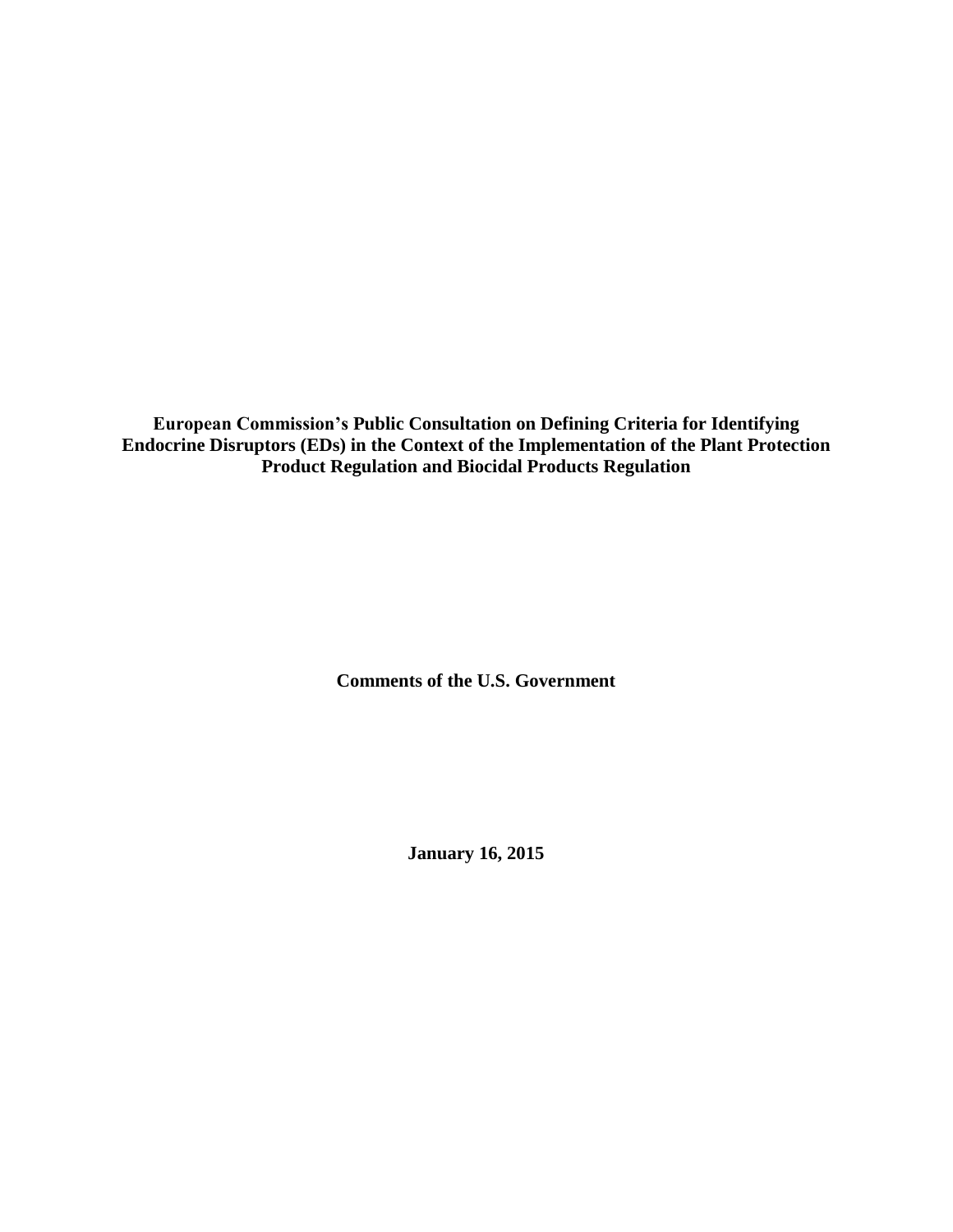### **Introduction**

The United States Government appreciates this opportunity to comment on the European Commission Roadmap with respect to the "Defining Criteria for Identifying Endocrine Disruptors (EDs) in the Context of the Implementation of the Plant Protection Product Regulation and Biocidal Products Regulation". The United States strongly supports strengthening public health and environmental protection by properly identifying, understanding, and regulating the use of plant protection products<sup>1</sup> that may have endocrine disrupting properties. This U.S. commitment is longstanding one stretching back almost two decades to the enactment of legislation charging the U.S. Environmental Protection Agency (EPA) to develop a screening program for plant protection products based on their potential to be endocrine disruptors.<sup>2</sup> The U.S. experience in this area has emphasized that a principle applicable to all public health measures is particularly true and relevant with respect to regulating endocrine disruptors: the measures must be developed in accordance with scientific principles and based on the relevant scientific evidence. Plant protection products play a critical role in our lives. Imposing unnecessary restrictions could have far-reaching and particularly detrimental consequences. The following are just some of the key considerations that arise when considering plant protection products in the context of endocrine disruptor regulation.

 **Public Health**: Plant protection products serve an important public health objective by controlling pests and diseases. Notably, the pesticides used for plant protection not only prevent the spread of diseases and pests that impact plants, but also mitigate the risks of pest-borne diseases and carcinogens that directly affect humans. $3$  As noted by the World Health Organization (WHO), "Vector control plays a key role in prevention and control of major vector-borne diseases… and often constitutes the first line of activity in case of epidemics of vector-borne diseases. *Chemical control (use of pesticides) is still the most important element in the integrated* 

 $\mathbf{1}$ <sup>1</sup> Our use of the term "plant protection product" encompasses both pesticides and antimicrobial substances.

<sup>2</sup> Congress passed legislation back in 1996. *See* Food Quality Protection Act of 1996, 110 Stat. 489, 7 U.S.C. § 136 et. seq. & The Safe Drinking Water Act Amendments of 1996, 110 Stat. 1613, 42 U.S.C. § 300f.

<sup>3</sup> *See e.g*., Eds. Hideo Ohkawa, Hisashi Miyagawa, et. al, Pesticide Chemistry: Crop Protection, Public Health, Environmental Safety (2007), p. 318 (noting one way of preventing the carcinogen aflatoxin from spreading is to control insect pests that feed on nuts.); M. Peraica, B. Radic, et. al., Toxic Effects of Mycotoxins in humans, Bulletin of the World Health Organization (1999); UK Food Standards Agency, Code of Good Agricultural Practice to Reuce Fusarium Mycotoxins in Cereals (Feb. 2007), available at http://www.food.gov.uk/sites/default/files/multimedia/pdfs/fusariumcop.pdf ("Recommended fungicides applied as an ear spray … at a robust rate can reduce ear blight and subsequent mycotoxin production. Growers should consider the use of fungicides and PGRs for fusarium mycotoxin reduction in conjunction with the Food Standards Agency's Pesticide Residue Minimisation Crop Guide for Cereals.")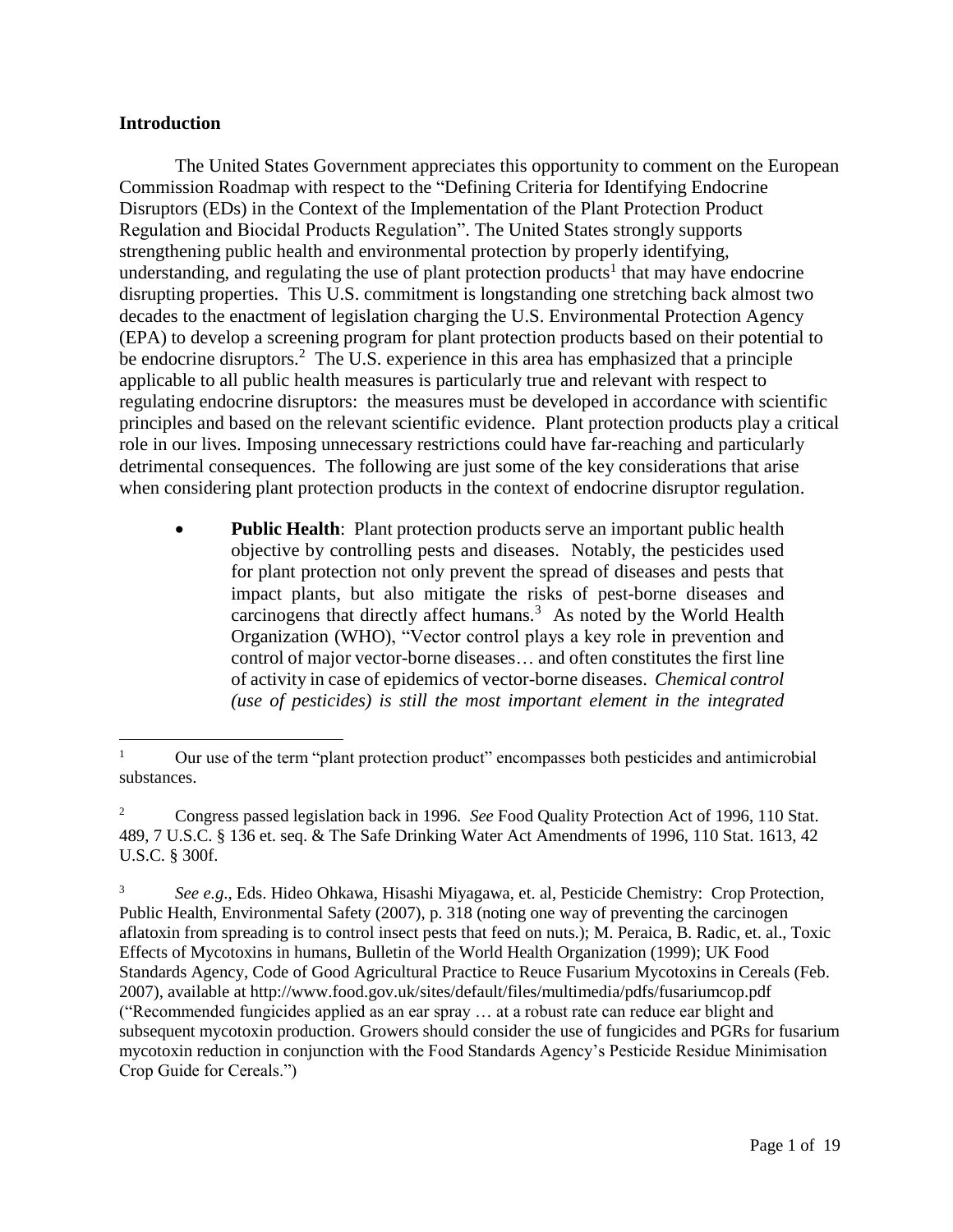### *approach to vector control*."<sup>4</sup>

- **Environmental Protection and Climate Change:** Plant protection products help control invasive pests that can damage the environment and undermine ecological diversity. The European Food Safety Authority (EFSA) estimates that the cost to Europe to control and eradicate invasive species—and repair the damage wrought by them—is more than ten billion euros a year.<sup>5</sup> This figure, which excludes the costs of human pathogens and outbreaks of animal diseases, could rise significantly if plant protection products are removed from the market.<sup>6</sup> Moreover, these products make farming more efficient, reducing fuel and energy consumption. For example, crop protection products may allow for reduced conservation tillage, meaning less soil erosion as well as less fossil fuel consumption.<sup>7</sup>
- **Food Security:** Despite the current challenges presented by crop pathogens, it is important to recognize that modern crop protection products have resulted in drastic improvements that have strengthened food security. For example, the Irish Potato blight in the mid-19<sup>th</sup> century led to nearly one million deaths.<sup>8</sup> Today, advanced treatments prevent similar epidemics, although the head of research and development of the

<sup>7</sup> *See* Jerry Cooper and Hans Dobson, The Benefits of Pesticides to Mankind and the Environment, CROP PROTECTION (2007) ("For example, the use of herbicides saves money or effort on mechanical weed control at the community level, brings medium term social benefits of reduced drudgery, improvement of the living environment on public and personal-use amenity or sports-use land at national levels, and longer term environmental benefits of reduced fossil fuel use, soil disturbance and moisture loss from tillage—a global scale benefit to us all."' University of Nebraska – Lincoln, CropWatch, available at<http://cropwatch.unl.edu/tillage/advdisadv> (last accessed January 12, 2015) (noting that while a disadvantage of a no till system is the increased need to rely on herbicides, benefits include erosion control. oil moisture conservation, and minimum fuel and labor costs; *compare* The Economist, Frankenfood Reduce Global Warming (May 4, 2013) ("GM crops in general need fewer field operations, such as tillage. Reducing tillage allows more residue to remain in the ground, sequestering more CO2 in the soil and reducing greenhouse gas emissions. Fewer field operations also means lower fuel consumption and less CO2.").

8 Joel Mokyr, Irish Potato Famine, Encyclopaedia Brittanica (2014); John Reader, The Fungus That Conquered Europe, N.Y. Times (Mar. 17, 2008).

 $\overline{a}$ <sup>4</sup> World Health Organization, WHOPES: WHO Pesticides Evaluation Scheme, available at <http://www.who.int/whopes/questions/en/> (last accessed January 9, 2015).

<sup>5</sup> EFSA, Invasive Species, available at [http://www.efsa.europa.eu/en/topics/topic/invasivealienspecies.htm.](http://www.efsa.europa.eu/en/topics/topic/invasivealienspecies.htm) (last accessed January 12, 2015).

<sup>&</sup>lt;sup>6</sup> The Food and Environment Research Agency, Agronomic and economic impact assessment for possible human health and ecotoxicology criteria for endocrine disrupting substances, Sand Hutton, York UK. June 2013.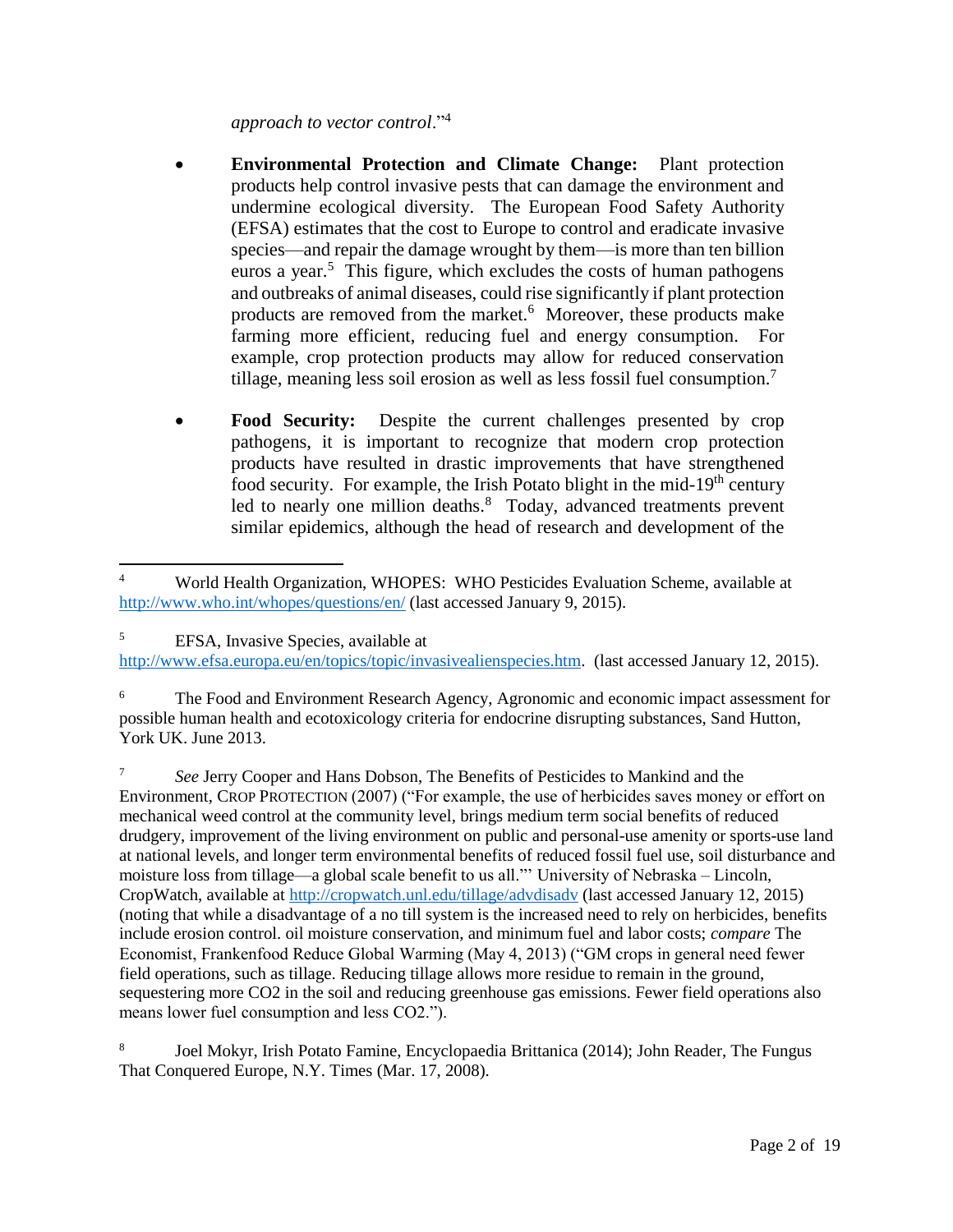Potato Council in Great Britain has noted that the loss of a specific crop protection product identified in the EU endocrine disruptor proposal "would also lead to serious concerns over resistance management of potato blight as an increased numbers of applications of single mode of action active substances could be required in its absence."<sup>9</sup> Moreover, absent plant protection products, more land would have to be dedicated to cultivation even though most available farmland is already being farmed.<sup>10</sup>

- **Consumer Welfare:** Plant protection products are critical to maintaining current agricultural yields—and even the viability of some agricultural commodities for producers and possibly countries. For example, one study suggested that the production of apples in the United Kingdom—the most import tree fruit grown there on the basis of area, volume, and value would not be commercially viable absent the use of pesticides. Thus, reducing plant protection products without developing substitutes would likely "reduce the availability, affordability and overall consumption of fruit and vegetables...." for consumers.<sup>11</sup>
- **Trade and Jobs:** Needlessly restricting plant protection products could have significant economic consequences for EU producers and the EU's trading partners. The Agriculture and Horticulture Development Board has expressed fears that if the EU were to reject a scientific risk based approach to regulating endocrine disruptors, the cost to UK agriculture alone could exceed £905 million. U.S. stakeholder analysis suggests the failure to adopt a scientific approach could impact  $665.3$  billion worth of imports into the EU (of which over  $\epsilon$ 4 billion worth would be U.S. exports).

The particular options identified in the Roadmap seem to suggest that the Commission is inclined to adopt a hazard-based approach to regulating endocrine disruptors, whereby endocrine active substances would be identified—and then proscribed from use—on the basis

 $\overline{\phantom{a}}$ <sup>9</sup> Potato Council, "Endocrine disruptor legislation 'could cost UK industry over £905 million" (December 9, 2004), available at http://23.253.170.141:16396/news/endocrine-disruptor-legislation- %E2%80%98could-cost-uk-industry-over-%C2%A3905-million%E2%80%99-ahdb

<sup>&</sup>lt;sup>10</sup> Associated Press, UN: farmers must produce 70% more food by 2050 to feed population, The Guardian (Nov. 28, 2011), available at [http://www.theguardian.com/environment/2011/nov/28/un](http://www.theguardian.com/environment/2011/nov/28/un-farmers-produce-food-population)[farmers-produce-food-population](http://www.theguardian.com/environment/2011/nov/28/un-farmers-produce-food-population) (last accessed January 12, 2015) ("The report found that climate change coupled with poor farming practices had contributed to a decrease in productivity of the world's farmland following the boom years of the "green revolution", when crop yields soared thanks to new technologies, pesticides and the introduction of high-yield crops.")

<sup>&</sup>lt;sup>11</sup> Jerry Cooper and Hans Dobson, The Benefits of Pesticides to Mankind and the Environment, CROP PROTECTION (2007), citing Gattuso, D., Understanding the benefits of pesticides. Consum. Res.Mag. 83 (2000)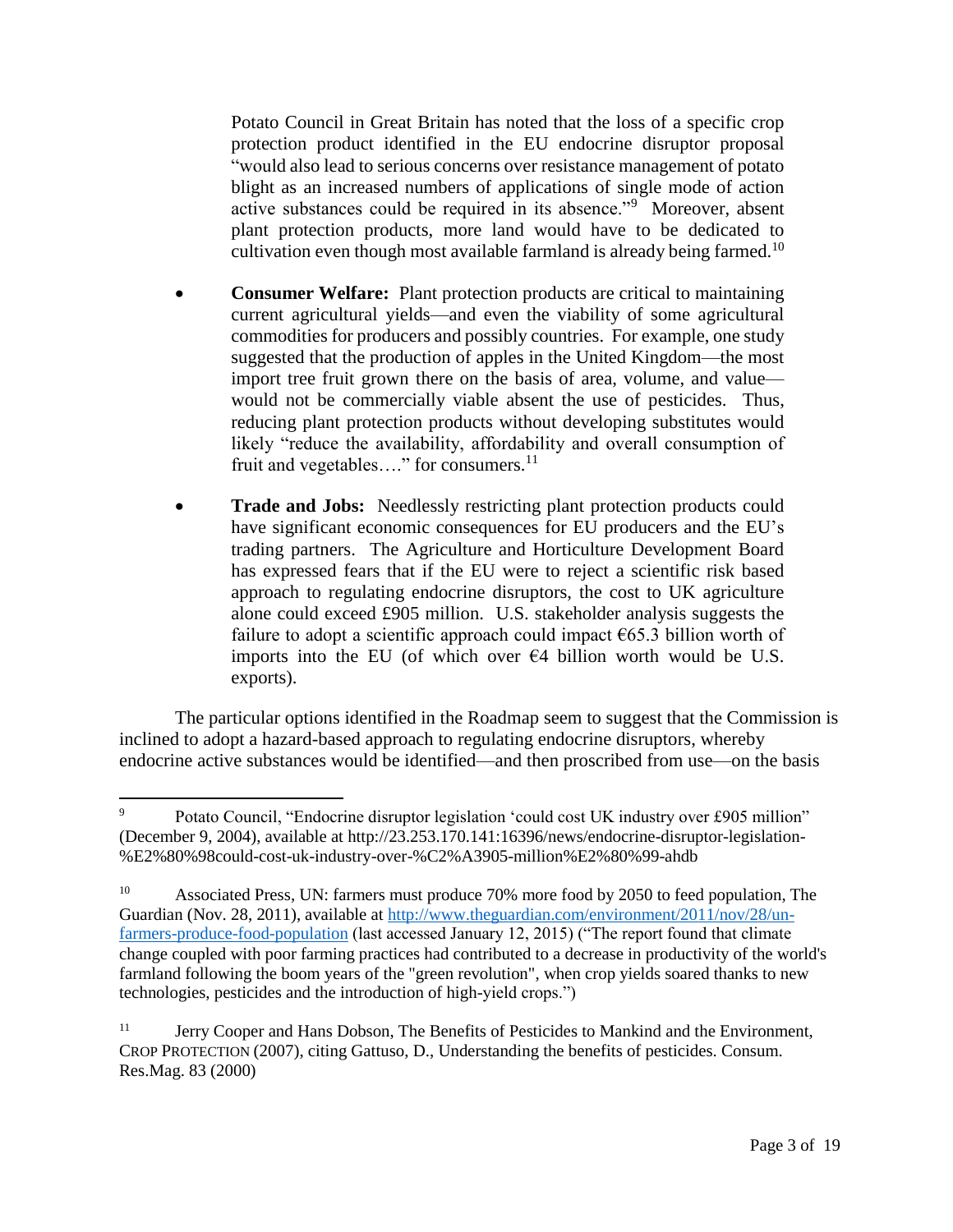that they have a potential to impact the endocrine system or cause an impact on the endocrine system without any further examination.<sup>12</sup> In other words, the Commission's hazard-based approach would impose restrictions even if there is no risk from exposure.; without considering what impact the potential hazard has on health (including beneficial impacts),<sup>13</sup> and even if safe uses or mitigation techniques are available that might ameliorate the possibility of any adverse impacts.

It is unclear how a hazard-based approach could logically potentially advance a general objective identified in the Roadmap: "a high level of protection to human health and the environment." Staple agricultural products such as coffee, garlic, cherries, apples, and carrots contain naturally occurring endocrine active substances—and could be construed as hazards following the letter of the proposal.<sup>14</sup> As a practical matter, however, the "hazards" in these crops present negligible risks because individuals do not consume the amount necessary to incur any adverse impacts. No additional protection is afforded to the public by banning these products. Yet for reasons not stated, the options in the Roadmap envision such an approach with respect to plant protection products.

Further, the Commission has only provided information of a very general nature in the Roadmap regarding what could be covered by these options to regulate endocrine disruptors. Consequently, it is difficult to understand from the Roadmap how the Commission arrived at these four options and leaves much uncertainty regarding the impact on a particular sector, product, or chemistry. It would be helpful to know what other options were considered, or rejected and the reasons why. Also, if the Commission were to be provided with evidence supporting an option not among the four presented, would this be considered?

These comments are divided into two sections. Part I presents systemic concerns regarding the Commission's regulatory process with respect to endocrine disruptors to date. These comments include: process concerns, information concerning the U.S. approach, and a discussion of trade obligations and impacts. Part II of these comments review the four regulatory options listed in the Roadmap. In the U.S. view, selection of options 2 or 4, with certain modifications, as set out in more detail in our comments, could potentially allow for a suitable risk-based approach and foster continued U.S.-EU cooperation to increase transatlantic and global regulatory compatibility for endocrine disruptors in bilateral and intergovernmental fora.

 $12$ Although we understand that the proposal may establish a default MRL of 0.01 PPM in lieu of complete market withdrawal, the reality is that an MRL at that level is a practically proscription on nearly all the substances at issue.

<sup>&</sup>lt;sup>13</sup> For example, birth control pills, corticosteroids used to treat cancers, and medicines to treat psychiatric conditions are all endocrine disrupting substances. Canadian Centre for Occupational Health and Safety, Endocrine Disruptors, available at

<http://www.ccohs.ca/oshanswers/chemicals/endocrine.html> (last accessed January 12, 2015).

<sup>&</sup>lt;sup>14</sup> *See e.g.*, S. Ozen & S. Darcan, Effects of Encrine Disruptors on Pubertal Development, J. Clin. Res. Pediatric Endocrinology (March 2011).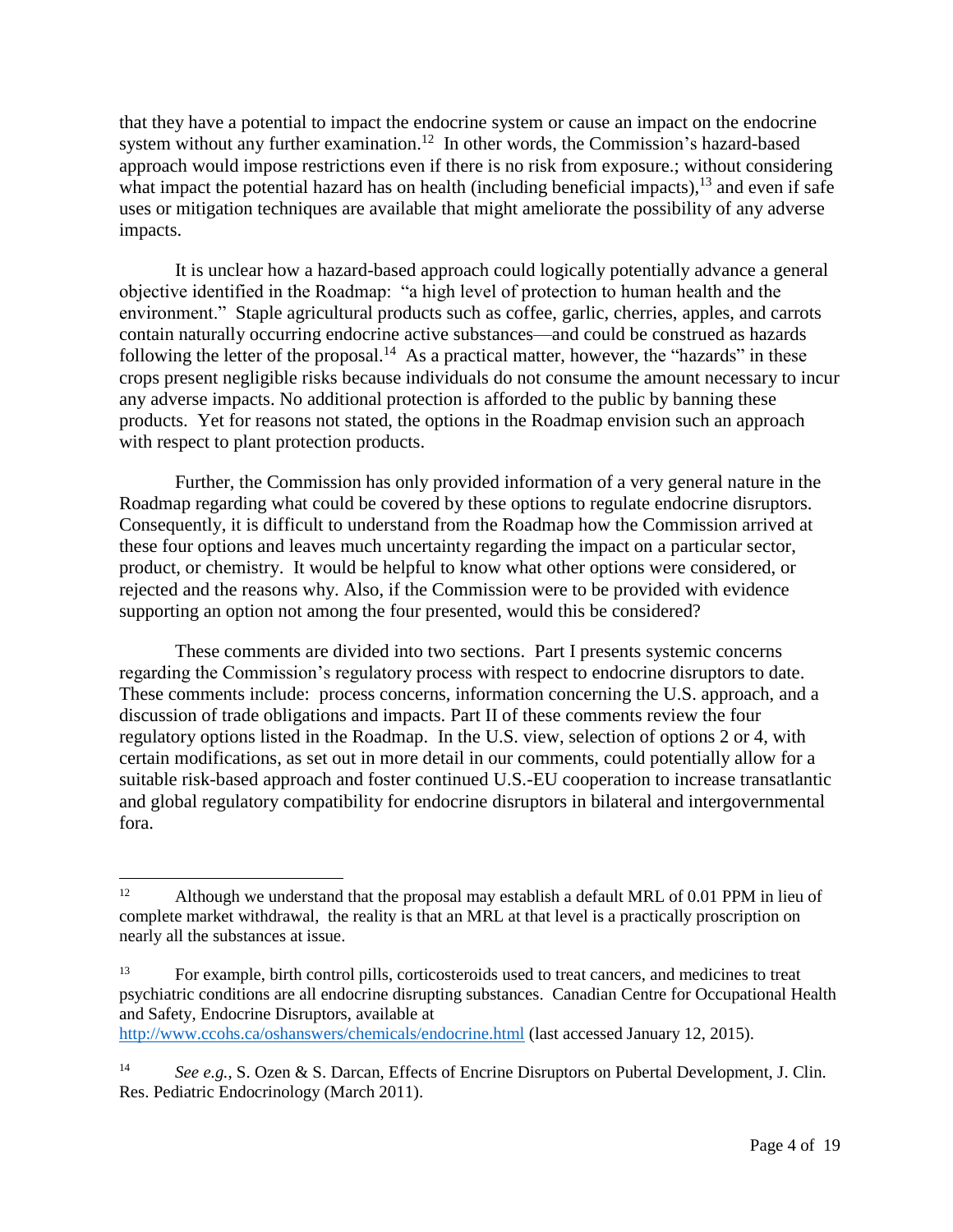#### L. **Systemic Comments Regarding the Commission's Overall Regulatory Approach**

### **A. Further Transparency to Promote Public Participation**

The U.S. experience with respect to regulating endocrine disruptors, and regulating writ large, is that the regulatory development process needs to be transparent and predictable in order to fully leverage the public's expertise. Here though, the Commission has only provided the most general parameters of how it might regulate endocrine disruptors. Consequently, it is unclear from the Roadmap what evidence supports a particular option, how a potential option might impact a particular sector, product, or chemistry, or how each option would be put into effect. In the next revision of the Roadmap, the additional information detailed below will be important in ensuring that these ambiguities can be sufficiently resolved.

First, the Roadmap should precisely identify the scientific evidence that the Commission has considered in presenting each of the options and explain why the evidence led to the selection of a particular option. The Roadmap broadly notes that it convened expert groups and commissioned an EFSA scientific opinion, but there is no explanation what aspects of their work the Commission found relevant in arriving at these options. Indeed, the EFSA opinion appears inconsistent with the options listed in the Roadmap to identify endocrine disruptors. Specifically, the EFSA opinion recognizes that a risk-based approach is the scientifically sound basis for regulation:

"to inform on risk and level of concern for the purpose of risk management decisions it is the opinion of the SC that risk assessment (taking into account hazard and exposure data/predictions) makes best use of available information. EDs can therefore be treated like most other substances of concern for human health and the environment, i.e. be subject to risk assessment and not only to hazard assessment."<sup>15</sup>

\* \* \*

"It is the opinion of the SC that, if regulation of identified EDs is to be based on a level of concern, whether or not this level of concern is reached, can only be determined by risk assessment. This should take actual or predicted exposure into account, and consider the whole body of evidence in a combined manner to characterise the risk." 16

The omission in the Roadmap of references to scientific evidence and the relationship of that evidence to the options is particularly striking considering the questions that are being asked in

 $\overline{\phantom{a}}$ 

<sup>&</sup>lt;sup>15</sup> EFSA Scientific Committee; Scientific Opinion on the hazard assessment of endocrine disruptors: scientific criteria for identification of endocrine disruptors and appropriateness of existing test methods for assessing effects mediated by these substances on human health and the environment. EFSA Journal 2013;11(3):3132., available at [http://www.efsa.europa.eu/en/search/doc/3132.pdf,](http://www.efsa.europa.eu/en/search/doc/3132.pdf) p. 3.

<sup>16</sup> *Id*. at 43.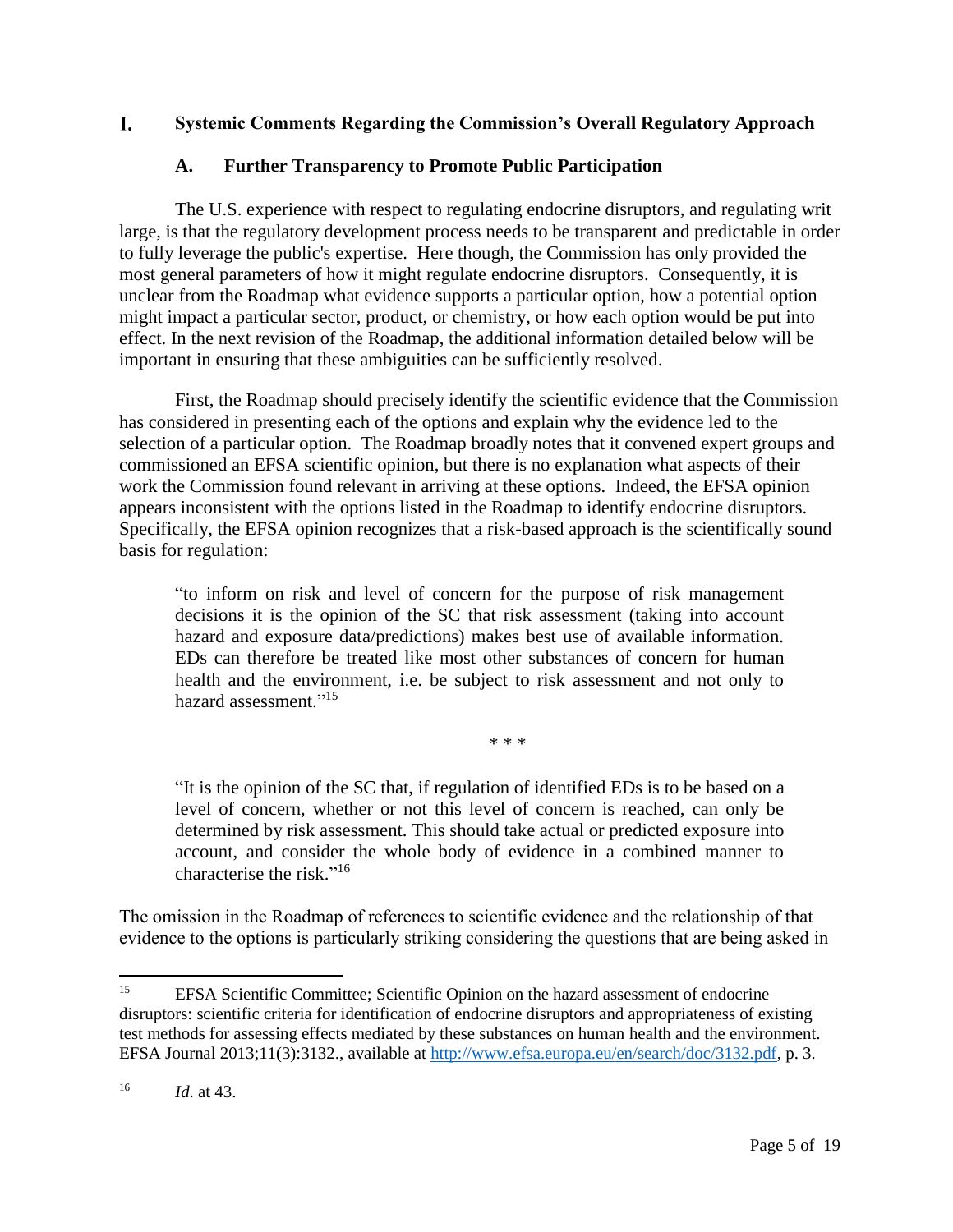the public consultation process. For example, the Commission is asking for stakeholders whether they "[h]ave … conducted or are … aware of an assessment of substances which would be identified as endocrine disruptors according" to each of the options. The public's ability to respond in an informed manner, to critique the options presented, and to provide relevant information would be greatly improved if the Roadmap indicated the initial evidentiary support that led to the formulation of these options.

Second, although the Roadmap identifies Member State impact assessments and provides links to them, there is no explanation of what aspects of those assessments were considered relevant—including who might be affected and how. Delineating that information will help the public know more precisely how their interests might be affected.

Third, the process should be transparent and accountable to the public moving forward. Transparency must be an ongoing process moving forward, particularly considering the limited information available in the Roadmap. In particular:

- (i) Information should continue to be made available as it develops, and
- (ii) the Commission should take steps to assure the public that their views on its proposals are being considered as the regulatory development process moves forward.

Furthermore, once the Commission has developed a draft text of its preferred option, it should be published in addition to the risk assessment and any impact assessments that are carried out. In addition, once the Commission takes a final decision it should explain in a public document how it took significant comments into account.

The Roadmap, and the request for consultations, seems to suggest that the only approaches to be considered are the ones identified in the Roadmap. To the extent there are legal or institutional impediments for consideration of alternatives, these impediments should be identified so comments can take them into account or suggest potential flexibilities. If the public can identify an alternative approach that is more effective in terms of public health and socio-economic costs, the consultation document should be open to that possibility.

# **B. Regulatory Compatibility and The U.S. Approach to Regulating Endocrine Disruptors**

The *Final Report by the U.S.-EU High Level Working Group on Jobs, Growth*, issued in February 2013, cited "enhancing the compatibility of regulatory regimes" as a primary objective of a comprehensive T-TIP agreement. The June 2011 *United States-European Commission High-Level Regulatory Cooperation Forum Common Understanding on Regulatory Principles and Best Practices* also notes that "[r]egulatory measures should aim to avoid unnecessarily divergent or duplicative requirements between the U.S. and the EU, when appropriate." In this context, it is important that the Commission's approach to endocrine disruptors not foreclose U.S.-EU cooperation to increase transatlantic and global compatibility in the regulation of endocrine disruptors in bilateral and intergovernmental fora.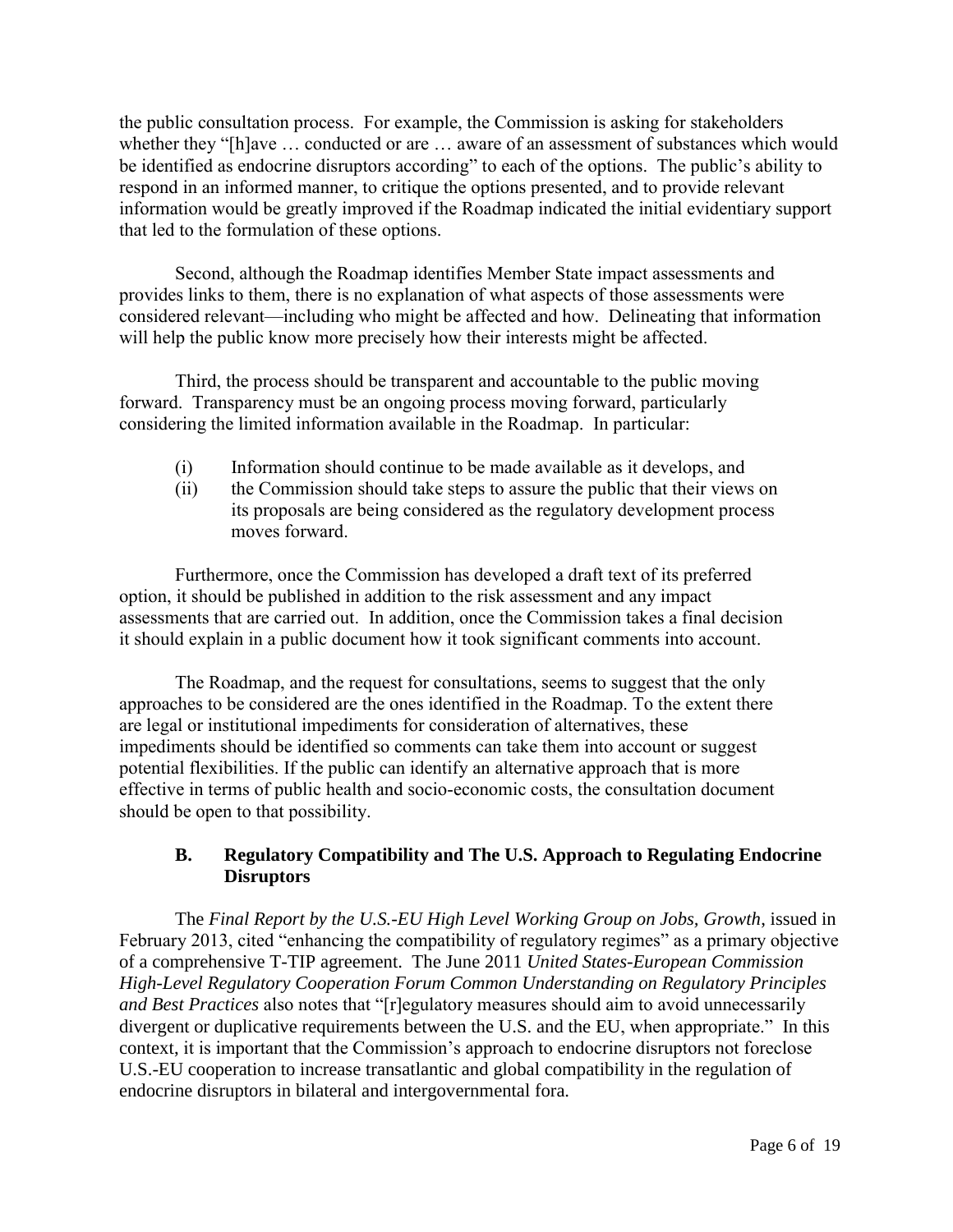Establishing a transatlantic approach to endocrine disruptors would set the highest global standard for the protection of public health and the environment while ensuring that global trade is not unnecessarily disrupted. To that end, the Commission and EPA began a series of meetings in October 2014 to discuss opportunities and ideas to harmonize: (i) priority setting methodologies to identify potential endocrine disruption; (ii) screening methods to identify potential endocrine disruption, and (iii) assessment of potential endocrine disruption incorporating endocrine bioactivity, hazard, exposure, and risk. In future meetings, both parties will present case studies of potential endocrine disruption, in order to identify commonalities, understand differences, and discuss why such differences exist. Efforts to achieve greater regulatory compatibility can benefit from these ongoing scientific exchanges. Moreover, in the context of this Roadmap options more consistent with the risk-based approach to regulating chemicals would create opportunities for greater regulatory compatibility of the scientific approach for endocrine disruptor prioritization, screening, and testing between the Commission and the EPA.

A brief summary of the U.S. approach to regulating endocrine disruptors may be informative.

As noted, in 1996 Congress mandated that EPA develop the Endocrine Disruptor Screening Program (EDSP) to identify those pesticide chemicals which might be having undesirable effects. Under the Food Quality Protection Act, EPA must make a safety finding that a "reasonable certainty that no harm" will result from aggregate exposure to the pesticide chemical residue, including all anticipated dietary exposures and all other exposures for which there is reliable information. In the United States, EPA regulates chemicals using risk-based methods accounting for both hazard and exposure, including its EDSP.

The first compounds being put through this program are the crop protection products (hereinafter referred to as 'pesticides'). This decision was made based on the amount of data available on pesticide products, which is generated as part of the registration process. In EPA's experience, an appropriate regulatory definition of "endocrine disruptor" is one that causes harm, or an adverse effect; this regulatory definition would require: hazard identification, hazard characterization, exposure assessment, and risk characterization. Whereas the EU process employs only the first two, the U.S. regulatory definition of endocrine disruptors includes all four steps of a risk analysis.

In EPA's experience, private sector participation in EPA's EDSP can provide regulatory authorities the necessary data on which to base such an approach to chemical and plant protection products.

To that end, EPA is using a two-tiered screening and testing process. Tier 1 tests screen the pesticides in order to identify which, if any, have the potential to interact with the endocrine system. The current EDSP Tier 1 battery consists of 11 diverse, yet complementary in vitro and in vivo screening assays. The battery of assays was designed to be conducted as a whole to maximize sensitivity and reliability for determining the potential of a chemical to interact with the estrogen, androgen, or thyroid hormonal pathways. A detailed characterization of each Tier 1 screening assay, including its development, validation, strengths, and limitations, can be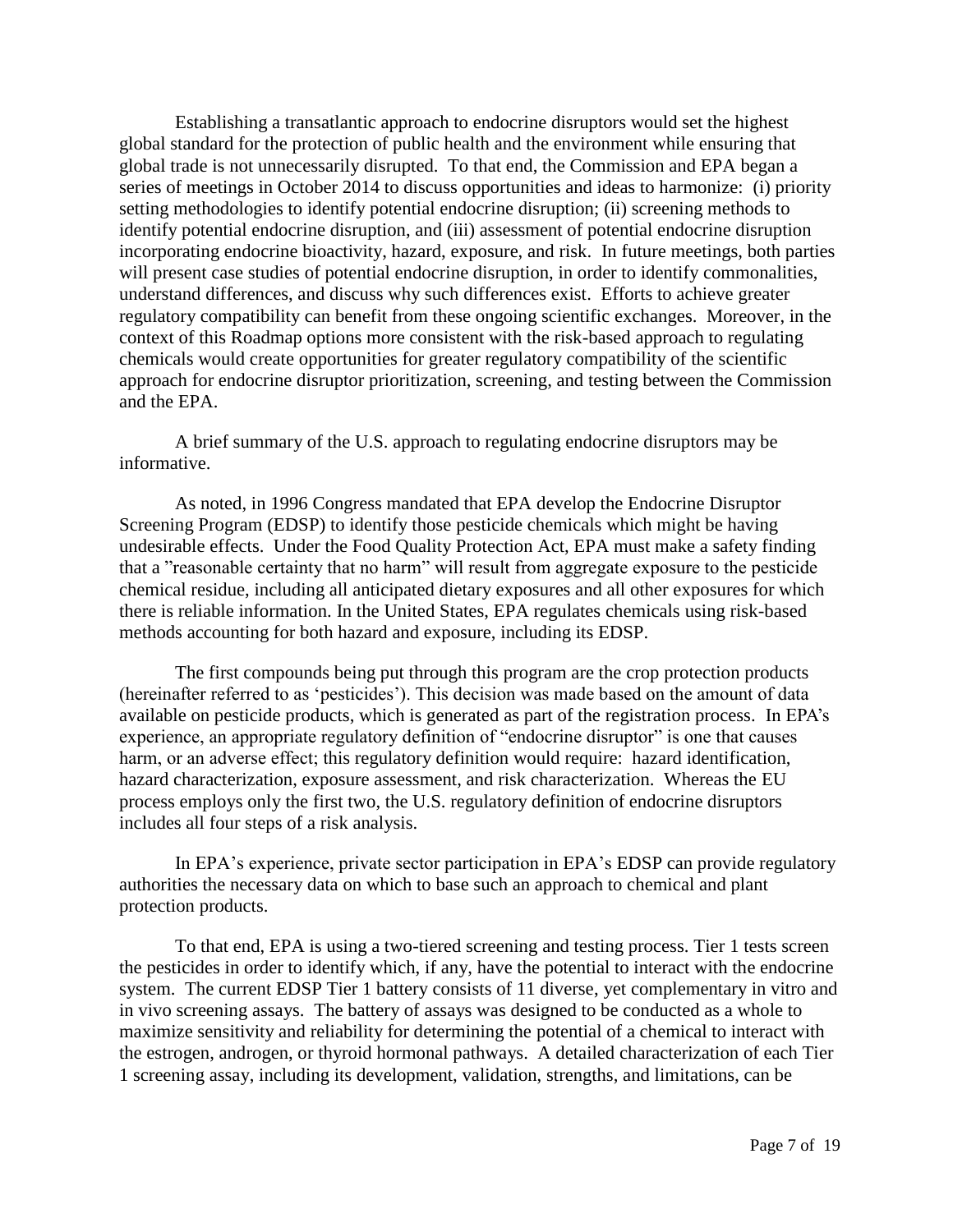found in EPA Integrated Summary Reports or OECD Final Reports for individual assays at the EDSP website (http://epa.gov/endo/pubs/assayvalidation/index.htm).

The subsequent Tier 2 tests are designed to determine whether or not that interaction has a negative impact on the performance of the organism—in much the same way current toxicological testing is already conducted. Specifically, there are three goals:

- 1. Determining whether a substance may cause endocrine-mediated effects through or involving estrogen, androgen, or thyroid hormone systems,
- 2. Determining the consequences to the organism of the activities observed in Tier 1; and
- 3. Establishing the relationship between doses of an endocrine-active substance administered in the test and the effects observed.

These tests will enable EPA to obtain a more comprehensive profile of the biological consequences of a chemical exposure and identify the dose or exposure that caused the consequences. Effects associated with endocrine disruption may not be expressed until later in the test subject's life, or may not appear until the reproductive period is reached. Therefore, Tier 2 tests usually encompass two generations and include effects on fertility and mating, embryonic development, sensitive neonatal growth and development, and transformation from the juvenile life stage to sexual maturity.

In addition, the EPA is seeking to develop rapid, non-animal based screening methodologies that ultimately—if deemed scientifically appropriate—will be used to replace the Tier 1 screens. Initially, however they will be used to whittle down the universe of chemicals that could potentially be evaluated to a more relevant and manageable number, before being submitted for Tier 1 screening and Tier 2 testing. Tier 2 test results will allow EPA to proceed with a full, science-based risk assessment which takes into account exposure to the chemical in the context of the effects at various dosage levels.

U.S. standards as set by the EPA are rigorous, extensive and ensure safe use of pesticidal and non-pesticidal chemicals. EPA has developed the EDSP framework to prioritize, screen and test pesticidal and non-pesticidal chemicals potential to disrupt endocrine systems in humans and wildlife in the United States. The EDSP has three stages of implementation:

- *Prioritization* determines which chemicals require further screening using high throughput and computational methods to quantify endocrine bioactivity, exposure, and thus potential endocrine disruption.
- *Screening* identifies potential endocrine bioactivity of chemicals utilizing a weight of evidence approach according to EPA and Organization for Economic Co-Operation and Development (OECD) guidance and test guidelines, and incorporating other scientifically relevant information from prioritization and testing stages of the program.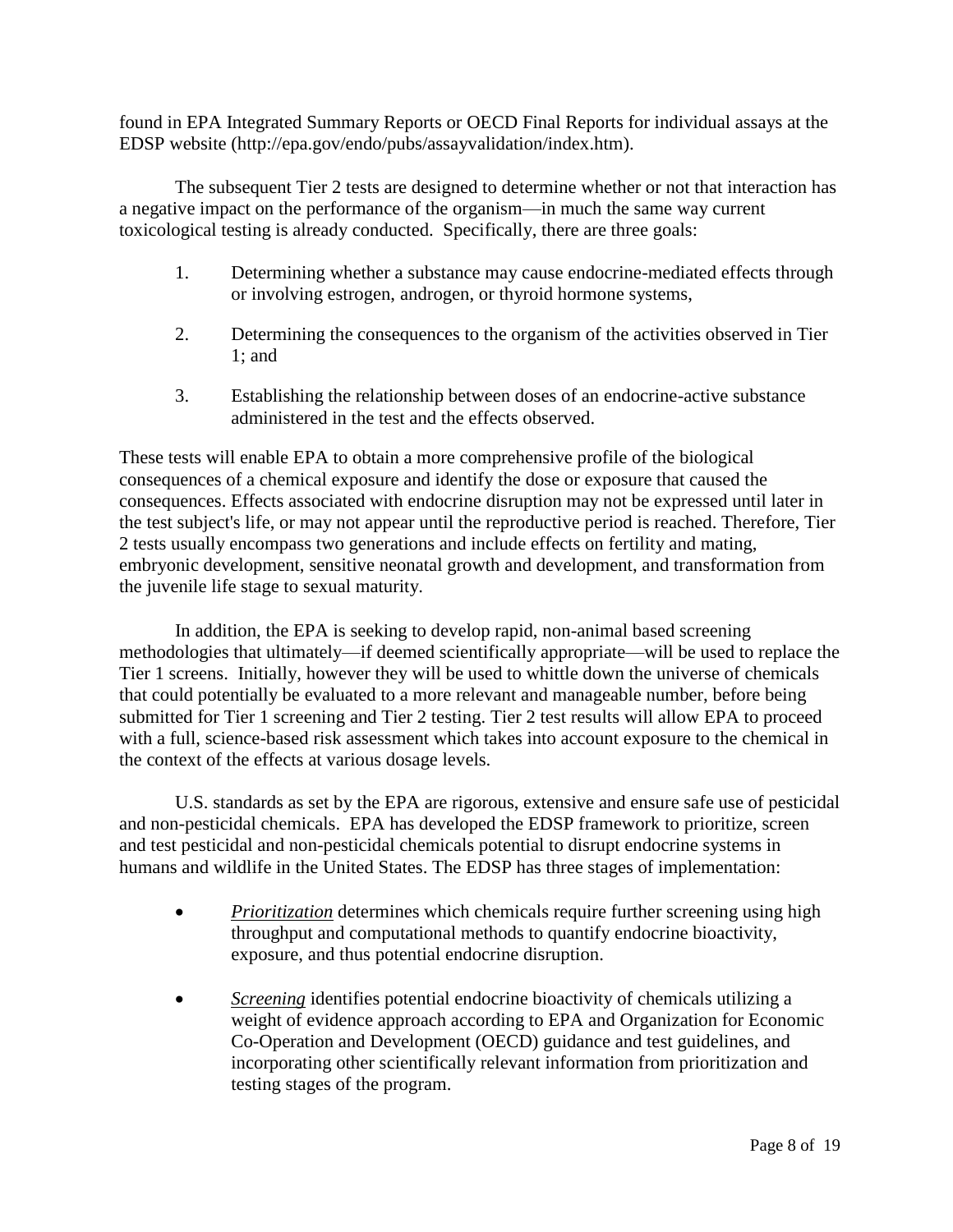*Testing* identifies potential endocrine-mediated adverse outcomes (i.e., hazard) and provides quantitative dose-response information that may be used for risk assessment. Testing consists of long-term reproductive tests across multiple generations for endocrine-mediated adverse effects relevant to humans and wildlife, using EPA and OECD test guidelines for mammalian and nonmammalian species.

Prioritization, screening and testing results from the EDSP are integrated within adverse outcome pathway frameworks, combined with exposure data and modeling, and used to strengthen quantitative hazard and risk assessments for both humans and wildlife.

As noted previously, this is only a very brief description of the U.S. approach. Below, please find a list of certain documents for your review and consideration that might provide further insight on some of the critical issues EPA has encountered in its work on endocrine disruptors.

- 1. *Scientific Issues Associated with Prioritizing the Universe of Endocrine Disruptor Screening Program (EDSP) Chemicals Using Computational Toxicology Tools* http://www.epa.gov/scipoly/sap/meetings/2013/012913meeting.html
- 2. *Endocrine Disruptor Screening Program (EDSP) Tier 1 Screening Assays and Battery Performance* http://www.epa.gov/scipoly/sap/meetings/2013/052113meeting.html
- 3. *Endocrine Disruptor Screening Program (EDSP) Tier 2 Ecotoxicity Tests* http://www.epa.gov/scipoly/sap/meetings/2013/062513meeting.html
- 4. *Weight-of-Evidence: Evaluating Results of EDSP Tier 1 Screening* http://www.epa.gov/scipoly/sap/meetings/2013/073013meeting.html
- 5. *New High Throughput Methods to Estimate Chemical Exposure*  <http://www.epa.gov/scipoly/sap/meetings/2014/072914meeting.html>

# **C. EU Principles Applicable to the Regulation of Endocrine Disruptors**

Adoption of a risk-based approach for regulating endocrine disruptors is consistent with long-standing EU policy. We understand elements of the EU policy include:

- The analysis of risk ... comprises three elements: risk assessment, risk management, risk communication.
- Risk can rarely be reduced to zero, but incomplete risk assessments may greatly reduce the range of options open to risk managers.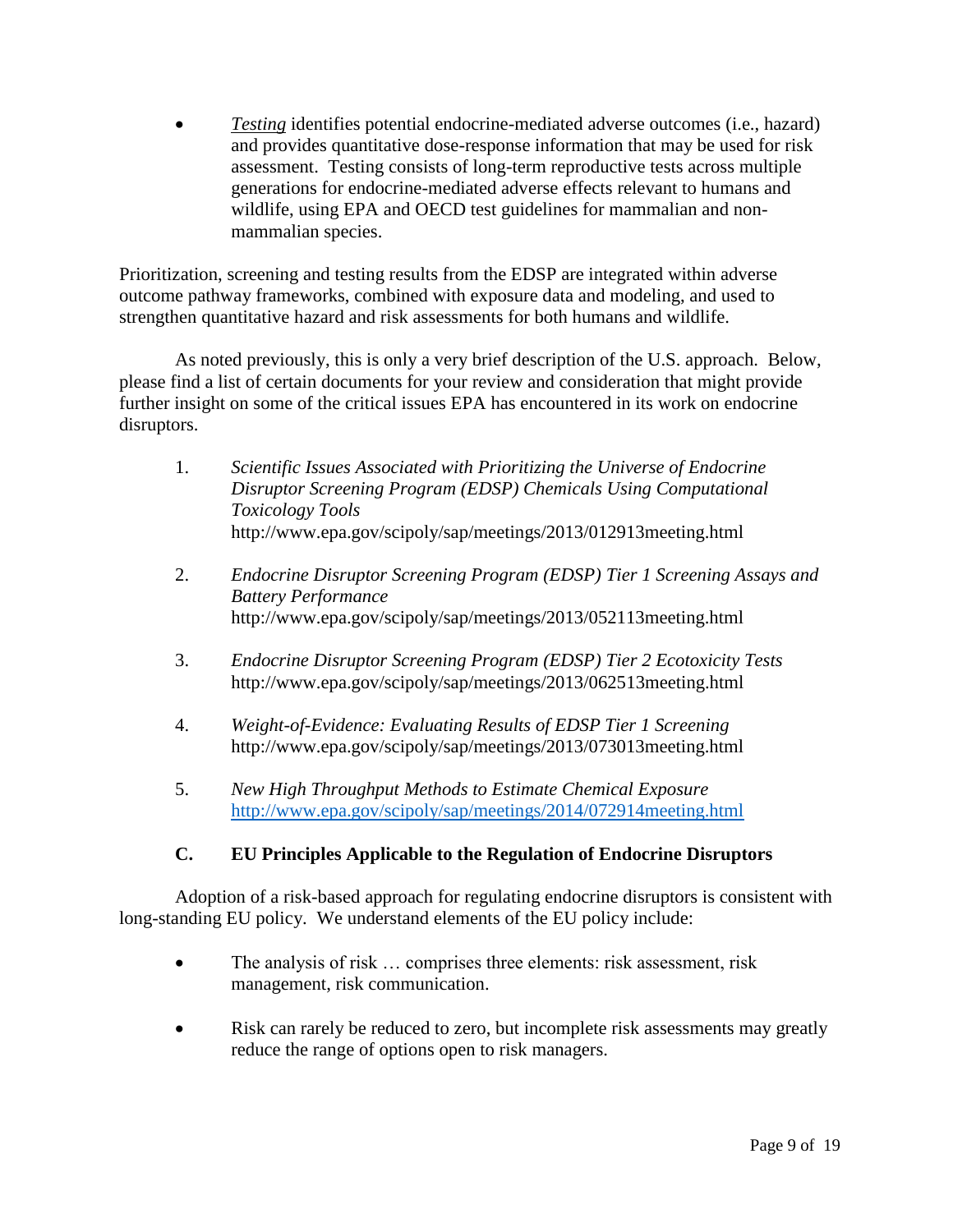- Any assessment of risk that is made should be based on the existing body of scientific and statistical data.
- Risk assessment consists of four components namely hazard identification, hazard characterization, appraisal of exposure and risk characterization ...
- Measures should be proportional to the desired level of protection.
- The measures envisaged must produce an overall advantage as regards reducing risks to an acceptable level.

The risk assessment should consist of four components, including considerations of exposure and risk characterization, and be based on the existing science. Any resulting regulation should be proportionate, which means reducing risk—as opposed to reducing or eliminating hazard—to an acceptable level (i.e., not zero, which will likely be impossible). A hazard-based approach, which is based on *a more limited set of* data than a risk-based approach, would not improve the protection of public health and the environment as much as a risk-based approach since such an approach ignores risk from exposure.

To that end, great care should be taken that any measure adopted should not create the unintended effect of taking products—which can be safely used—off the market (e.g., by creating lists of "suspected" endocrine disruptors). This would not only disrupt global supply chains, but could inadvertently increase the probability of exposure to other risks and deprive the public of the health, safety, and environmental benefits (e.g., disease reduction, crop protection, increased yields) provided by certain substances.

Taking a risk-based approach would also be consistent with the report of the EC's Endocrine Disrupters Expert Advisory Group.<sup>17</sup> The report recommends the use of a Weight of Evidence approach for assessing endocrine disruptors, examining both whether a substance interacts with the endocrine system and whether it causes adverse effects. In addition, the report recommends that any approach taken consider data quality, study reliability, and reproducibility of reported effects, which the United States also supports.

# **D. Trade Obligations and Impact**

# **1. Trade Obligations**

The regulation of endocrine disruptors is intended to protect human and animal health and will undoubtedly have a significant impact on trade. Accordingly, the EU's measures on endocrine disruptors must comport with the EU's obligations under the WTO Agreement on the Application of Sanitary and Phytosanitary Measures ("SPS Agreement"). As the EU is aware, the SPS Agreement recognizes that governments have the right to set their appropriate level of protection and to adopt appropriate measures that achieve those levels of protection. We

 $17\,$ <sup>17</sup> "Key scientific issues relevant to the identification and characterization of endocrine disrupting substances," European Commission, JRC Scientific and Policy Reports, Report of the Endocrine Disrupters Expert Advisory Group (March 2013).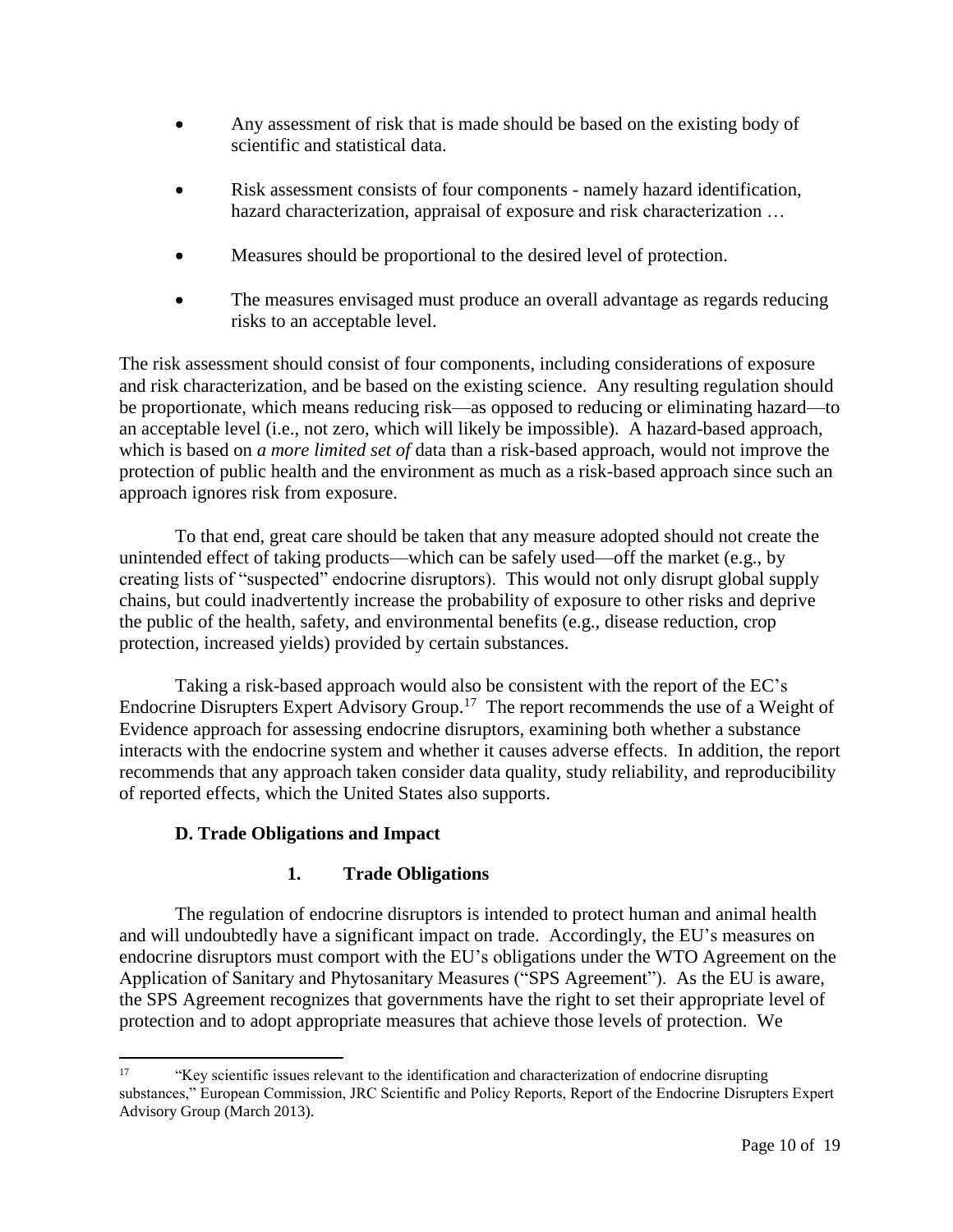strongly concur as reflected by the high level of protection for endocrine disrupting substances in the United States.

To ensure, however, that such measures are not a disguised barrier to trade, the SPS Agreement requires measures grounded in science. Specifically, Article 2.2 of the SPS Agreement provides that:

Members shall ensure that any sanitary or phytosanitary measure is applied only to the extent necessary to protect human, animal or plant life or health, is based on scientific principles and is not maintained without sufficient scientific evidence, except as provided for in paragraph 7 of Article 5.

Article 5.1 of the SPS Agreement further provides:

Members shall ensure that their sanitary or phytosanitary measures are based on an assessment, as appropriate to the circumstances, of the risks to human, animal or plant life or health, taking into account risk assessment techniques developed by the relevant international organizations.

The WTO Appellate Body has found that the requirement for a risk assessment is a specific application of the basic obligation in Article 2.2 and that these provisions should be read together as a result.<sup>18</sup> Thus, undertaking a risk assessment is an integral part of having science based measures; this is not a formality but a careful exercise. To that end, "one of the basic principles of a risk assessment appears to be that it needs to be carried out for each individual substance."<sup>19</sup> These principles counsel against the adoption of a hazard-based approach to regulating endocrine disruptors, since such an approach categorically reject examining available scientific evidence regarding whether an endocrine disruptor will have an adverse impact in light of exposure, dosage, and intrinsic properties. Moreover, Article 5.2 of the SPS Agreement requires Members to take into account the risk assessment techniques developed by the specialist agencies. Although their techniques vary, all—as recognized by EFSA—promote asking the same five questions:

- What can cause an adverse effect?
- How can it cause an adverse effect?
- What is the probability of an adverse effect occurring (i.e. what is the risk)?
- What are the consequences?

<sup>18</sup> <sup>18</sup> Appellate Body, *EC – Hormones (US)*, para. 180.

<sup>19</sup> Panel Report, *EC – Hormones (US)*, para. 8.257.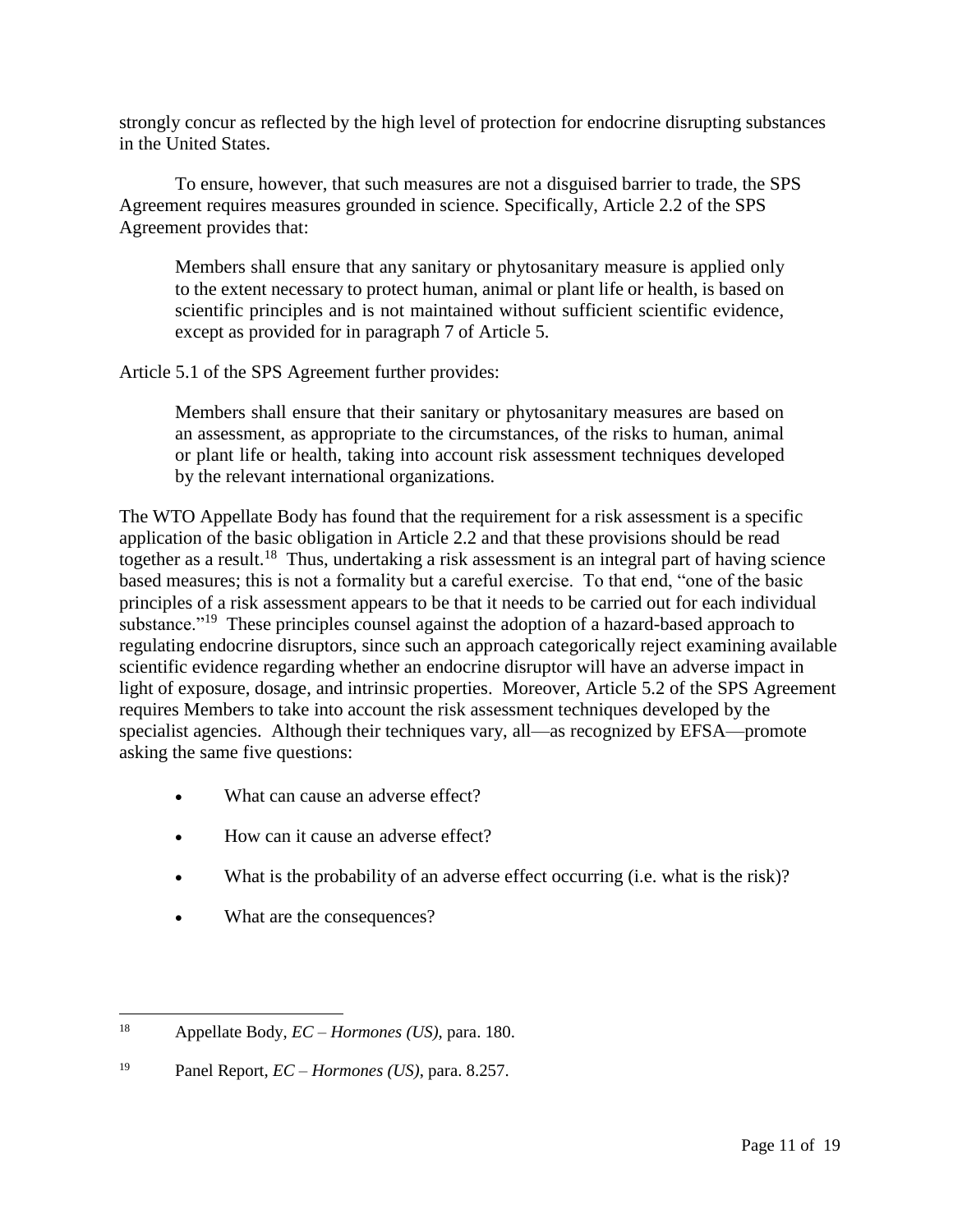What are the prerequisites for an adverse effect to indeed occur? <sup>20</sup>

To the extent one argues there is a paucity of scientific data on endocrine disruptors that might call for an exception, two points are notable. First, the WTO Appellate Body has found that "the existence of unknown and uncertain elements does not justify a departure from the requirements  $\ldots$  for a risk assessment."<sup>21</sup> Second, the summary of the EFSA opinion is instructive:

The SC considers that a reasonably complete suite of assays is (or will soon be) available to identify and characterise the important hazards of EATS substances in mammals and fish, with fewer tests available for birds and amphibians. Furthermore, these evaluation methods should, in principle, be fit for the purpose of establishing safe doses/concentrations of EDs if (1) certain aspects (e.g. follow up of exposure in critical windows of susceptibility to later life stages) are addressed and (2) used with all available information in a weight-of-evidence approach.

\*\*\*

Furthermore, to inform on risk and level of concern for the purpose of risk management decisions it is the opinion of the SC that risk assessment (taking into account hazard and exposure data/predictions) makes best use of available information. EDs can therefore be treated like most other substances of concern for human health and the environment, i.e. be subject to risk assessment and not only to hazard assessment.<sup>22</sup>

There is no reason to believe that a risk-based approach to regulating endocrine disruptors is unavailable. EU scientific experts believe it feasible, and U.S. regulators have twenty years of experience doing it in practice. Accordingly, in the United States experience it is possible to regulate to the highest levels of protection in accordance with our trade obligations.

# **2. Trade Impact**

The European Union and the United States have realized substantial economic benefits as a result of the stable agricultural trade relationship between our countries. The EU is the fifth largest export market for U.S. agricultural products, while the United States is the largest export market for EU agricultural products.

<sup>20</sup> <sup>20</sup> EFSA Scientific Committee; Scientific Opinion on Risk Assessment Terminology. EFSA Journal2012;10(5):2664, p. 9.

<sup>21</sup> Appellate Body, *Australia – Salmon*, para. 130.

<sup>&</sup>lt;sup>22</sup> EFSA Scientific Committee; Scientific Opinion on the hazard assessment of endocrine disruptors: scientific criteria for identification of endocrine disruptors and appropriateness of existing test methods for assessing effects mediated by these substances on human health and the environment. EFSA Journal 2013;11(3):3132., available at [http://www.efsa.europa.eu/en/search/doc/3132.pdf,](http://www.efsa.europa.eu/en/search/doc/3132.pdf)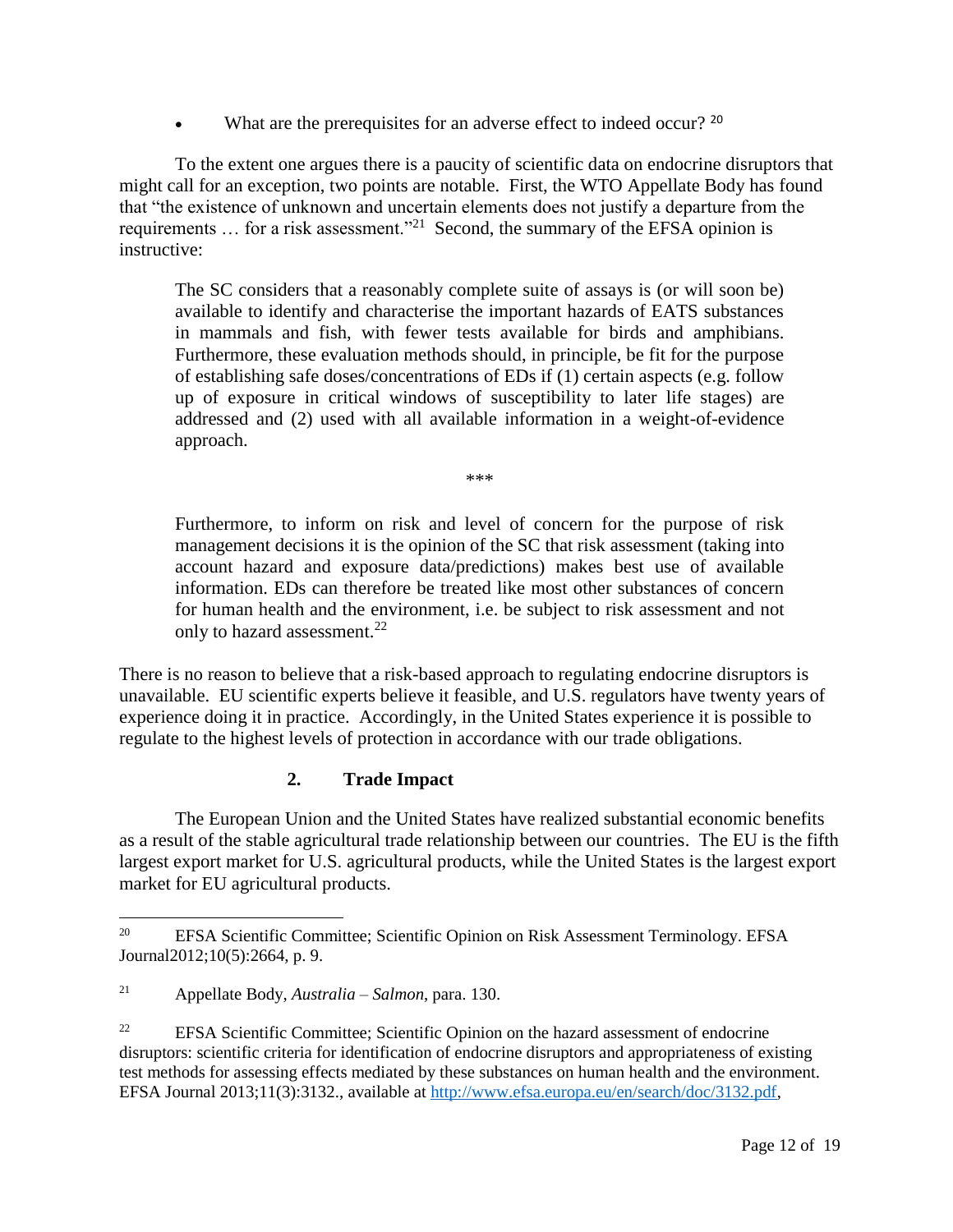Implementation of any hazard-based "cut off" option, as outlined in the EC roadmap, that removes the requirement for conducting a full risk assessment could have severe implications for EU imports of U.S. agricultural goods. U.S. agricultural producers rely on a variety of plant protection products to control pests and plant diseases, improve quality and yield, and limit human disease outbreaks associated with rodent and insect populations. Without the availability of viable pest mitigation alternatives, the elimination of important pesticides could significantly limit the quantity and quality of U.S. agricultural goods intended for export to the EU.

In 2013, the United States exported approximately  $64.4$  billion worth of fresh and processed plant products to the EU that could be potentially impacted if hazard based criteria are applied by the EU.

| EU Imports of U.S. Fresh and Processed Plant-Based Products in 2013 <sup>23</sup> |                 |
|-----------------------------------------------------------------------------------|-----------------|
| Commodity                                                                         | Value in Euros  |
| <b>Edible Fruits and Nuts</b>                                                     | € 1,836,384,000 |
| Edible Vegetables and certain roots and tubers                                    | € 253,421,000   |
| Cereals                                                                           | €402,388,000    |
| Oilseeds and Oleaginous fruits; Miscellaneous grains, seeds and                   | € 1,975,156,000 |
| fruit                                                                             |                 |
| <b>Total</b>                                                                      | € 4,467,349,000 |

This data does not include potential changes in trade flows in active pesticide ingredients exported from the United States to the EU, nor does it estimate total economic effects that may be caused by these changes in trade flows. Non-trade effects may include disruption in production, marketing, and prices for U.S. commodities and development of resistance to remaining acceptable active substances. For this reason, these trade impact estimates are conservative.

#### **II. Specific Comments Regarding the Options in the Commission's Roadmap**

# **A. Options for Criteria for Determination of Endocrine Disrupting properties**

The preamble to the roadmap states:

"There is general consensus on the WHO/IPCS (2002) definition of an Endocrine Disruptor. It is defined as *an exogenous substance or mixture that alters function(s) of the endocrine system . . . and . . . consequently causes adverse health effects in an intact organism, or its progeny, or (sub)populations*."

The roadmap focuses on making a determination of the first condition of altered function (hazard analysis), and not on the second condition of adverse health effects (risk assessment).

 $\overline{\phantom{a}}$ <sup>23</sup> *European Commission Trade Market Access Database<http://madb.europa.eu/madb/indexPubli.htm>* accessed: January 14, 2015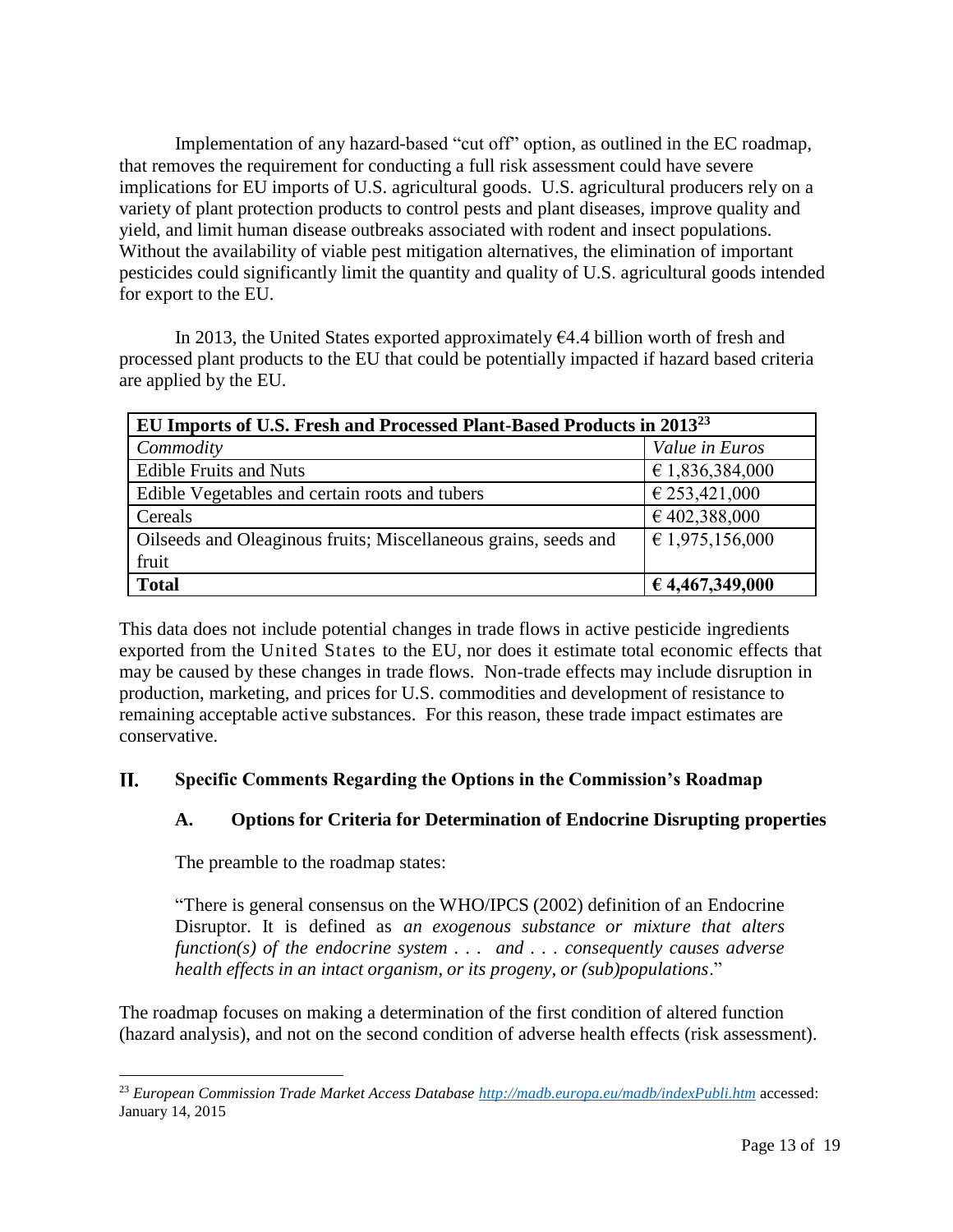If this definition of endocrine disruptors is the "general consensus," then why would the roadmap not allow for a full risk assessment?

The preamble further states:

"The BPR and the PPPR also set the regulatory consequences for substances considered as ED: Annex II, Section 3.6.5 of the PPPR and Article 5 of the BPR stipulate that ... substances having *endocrine disrupting properties . . . which may cause adverse effects* will not be approved for the respective use […]"

A hazard analysis may be able to determine "endocrine disrupting properties," but only a risk assessment can determine "which may cause adverse effects." Full risk assessment for agriculture chemicals is not a component of an option set forth in the roadmap.

Our understanding on this point is shaped by the relevant EU legislation referenced in the Roadmap. Specifically, the two different EU regulations that respectively govern plant protection products (PPP) and biocidal products (BP). For BP (non-food), the consideration is "risk;" for PPP, the consideration is only "exposure." This relegates the consideration of chemicals protecting crops to a less rigorous process than regulating disinfectants. Both should consider risk, and only then the socio-economic impacts of having or not having these products available.

Risk Assessment is the scientific gold standard as set forth by all three WTO SPS organizations (OIE, IPPC, CODEX). To abandon this standard weakens scientific credibility, creates confusion, makes regulatory harmonization and risk communication very difficult, and in the end produces an inferior product. The simplest solution to the broad range of policy and regulatory options is to standardize the use of risk assessment in all cases. The roadmap itself states that: "These criteria have to be operational, i.e. they have to allow for science-based regulatory decision-making." Risk assessments present results that are more complete and informative. Conversely, hazard based assessments may result in decision-making that neglects relevant science and results in poor outcomes from a variety of perspectives including public health, environmental protection, and socio-economic interests.

In the event the Commission is not so amenable, in the U.S. view, selection of options 2 or 4, with certain modifications (as set out in more detail below) could potentially allow for a risk-based approach. Utilizing such an approach would also reduce the potential for unwarranted trade impacts.

# **1. Option One**

This option only determines if a certain chemical can have an effect on an endocrine system in some animal—irrespective of whether in the real world there is a situation where this would actually happen. We can agree with the EC's own initial rejection of Option 1 and its assessment that Option 1 would not meet objectives 2 and 3 as set forth: 2) scientific criteria and regulatory operability, and 3) "horizontal" application to all legislation.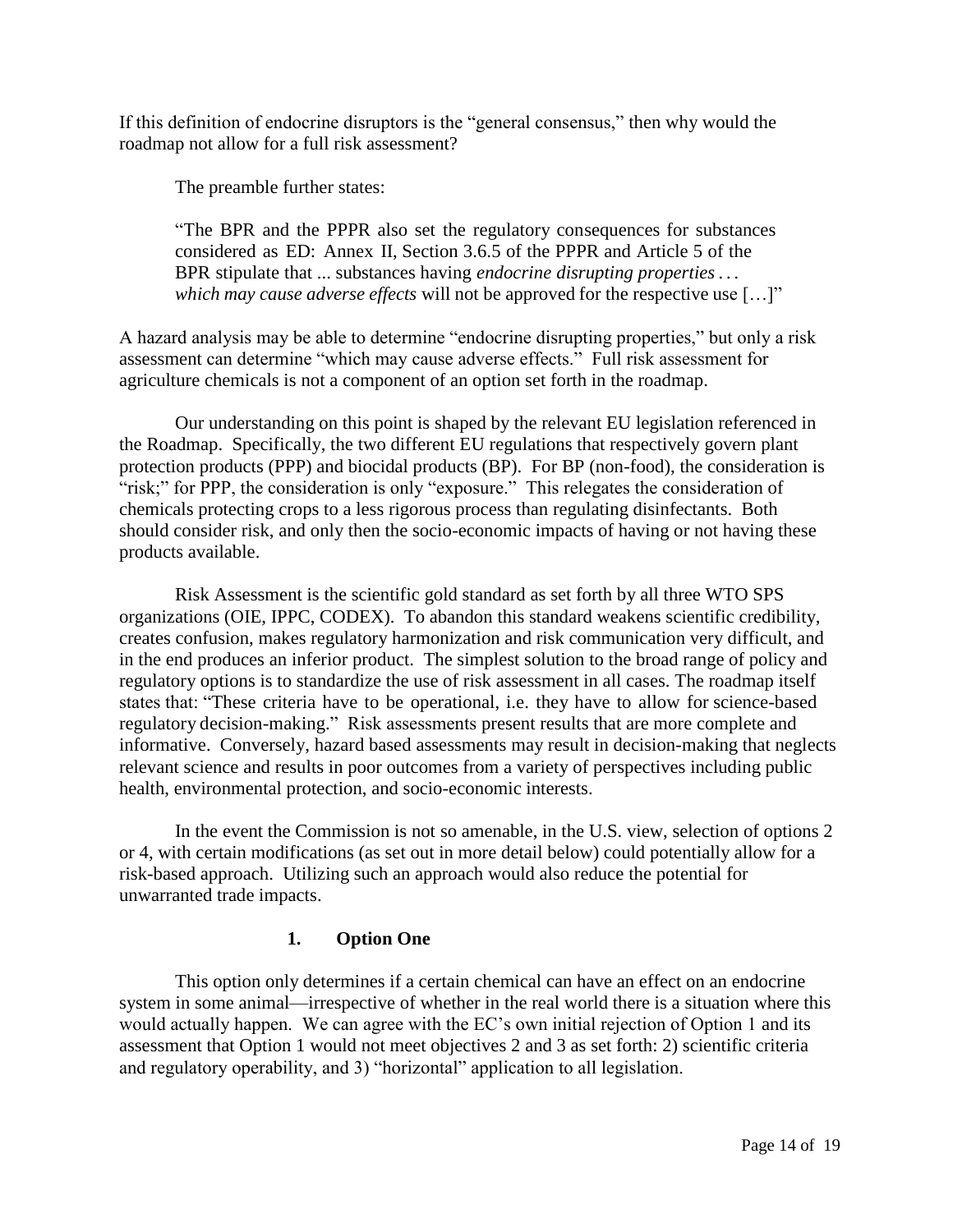Under this policy, the accepted science-based risk assessment process found in international standards and guidelines would not be followed. Rather, regulatory policy would be based on the existence of a hazard—irrespective of exposure to the hazard, the risk of the hazard to human health, or whether safe uses can be identified. Products would be removed from the market, and maximum residue levels (MRLs) in commodities produced with active crop protection substances identified under this categorization system could either be withdrawn entirely or set at a default level of 0.01 ppm, which is effectively a ban.<sup>24</sup>

A proposed EU rule taken pursuant to Option 1 would also discriminate among end uses of the same chemical product, by differentiating among the following uses: cosmetic, industrial, biocide, and pesticide. Agriculture use falls under pesticides, and this is the class with most draconian restrictions proposed: no exposure assessment, no socio-economic assessment, and no registration.

### **2. Option Two**

Policy Option 2 for Aspect I of the EU criteria is based on the WHO/IPCS definition to identify endocrine disruptors (hazard identification). In addition, Option 2 includes scientific issues in articles (a) through (e) that the EPA relates to endocrine bioactivity (including potency), hazard, exposure, and risk in the context of a systematic consideration of whether a substance has the capacity to cause endocrine-mediated adverse effects in humans or population-relevant endocrine-mediated adverse effects on animal species living in the environment, which EPA interprets to mean capacity under an assumption of ordinary exposure. In the U.S. view, Option 2 appears to have some potential consistency with a risk-based approach to regulating chemicals. However, Option 2 does not explicitly mention potency, exposure or risk in any direct terms.

Taking a risk-based approach would also be consistent with the report of the EC's own Endocrine Disrupters Expert Advisory Group.<sup>25</sup> That report recommends the use of a Weight of Evidence approach for assessing endocrine disruptors, examining both whether a substance interacts with the endocrine system and whether it causes adverse effects. In addition, the report sensibly recommends that any approach taken consider data quality, study reliability, and reproducibility of reported effects, which the United States also supports.

### **3. Option Three**

The EC's own initial assessment that there are inconsistencies within Option 3 is sound, as stated in the roadmap: "for sectors with decision making mainly based on hazard identification (PPPR, BPR general public uses), the impact on number of identified substances are expected to be higher as compared to the sectors with decision making based on risk or on

 $24\,$ Achieving such a low MRL is difficult, and testing to this low level is subject to false positives.

<sup>&</sup>lt;sup>25</sup> "Key scientific issues relevant to the identification and characterisation of endocrine disrupting substances," European Commission, JRC Scientific and Policy Reports, Report of the Endocrine Disrupters Expert Advisory Group (March 2013).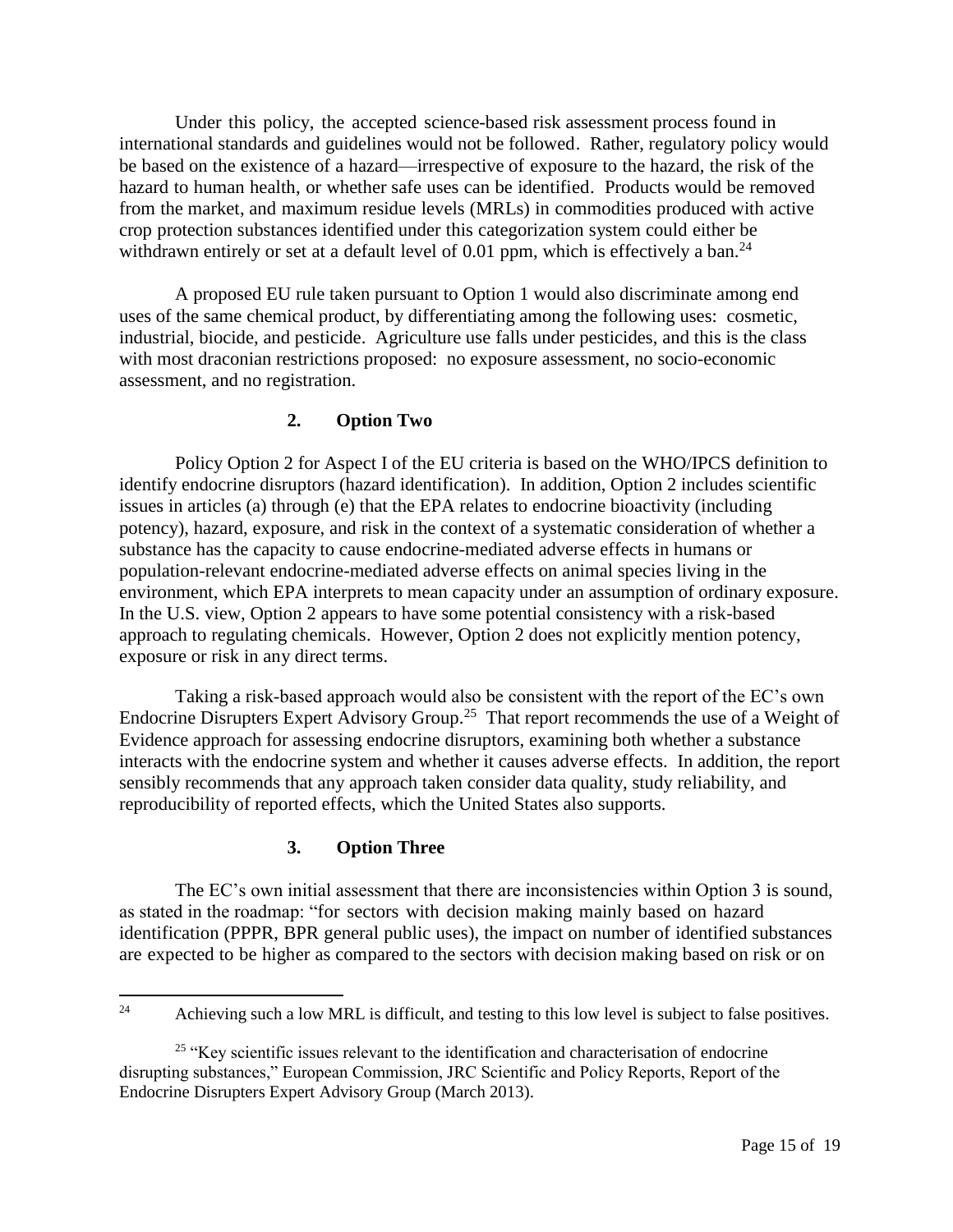socioeconomic considerations (BPR, REACH, MDR, WFD)."

Indeed, it is unclear why a chemical/class of chemicals would be differently classified, depending on what form of analysis one uses (hazard vs. risk). Specifically, chemicals are expected to have the same effect at the same concentrations in the same situation. The different classifications of the same chemical/class of chemicals are an artifact of the system of analysis, not a scientific quality of the chemical itself or its effects. Also we note two references in Option 3 to "mode of action." A chemical could have a mode of action which under some circumstances could disrupt endocrine systems, but would the chemical use in the real world (as per label), and at the actual concentration found in the environment, cause an adverse effect in a specific exposed organism? This is a defect which could be remedied by a full risk analysis.

### **4. Option Four**

Policy Option 4 for Aspect I is also based on the WHO/IPCS definition to identify endocrine disruptors, with the inclusion of potency as an element of hazard characterization (hazard identification and characterization). In the U.S. view, the mention of potency in Option 4 is related to endocrine bioactivity, hazard, exposure and risk in the context of a systematic consideration of whether a substance has the capacity to cause endocrine-mediated adverse effects in humans or population-relevant endocrine-mediated adverse effects on animal species living in the environment.

However, it is not clear that Option 4 includes articles (a) through (e) associated with Option 2. If Option 4 includes articles (a) through (e), similar to Option 2, and explicitly adds potency as an element of hazard characterization relevant to dose-response and critical for comparisons to exposure for risk-based methods, then Option 4 would be more consistent with a risk-based approach to regulating chemicals, including its approach to endocrine disruption in the EDSP.

# **B. Approaches for Regulating Endocrine Disruptors**

The roadmap asserts the possibility of three approaches for regulating endocrine disruptors. It is unclear why the Commission identifies only these three approaches, but the following comments outline specific concerns regarding those approaches.

With respect to Option A, "no policy change," the Roadmap explicitly characterizes this option as not meeting the requirements of the BPR and PPPR or any of the other objectives listed). Accordingly, despite being mentioned, it does not seem to be an option under consideration.

Option B provides the introduction of additional elements of risk assessment into sectoral legislation. Here, the document gives the example of the exemption in the BPR for cases where negligible risk can be demonstrated. It says such an exemption could be introduced into the PPPR. While this is a positive step, it is insufficient. In the U.S. view, it would be preferable to modify Option B to ensure that risk assessment is a core and fundamental component with respect to endocrine disruptors writ large. Option C demonstrates well why such should be the case.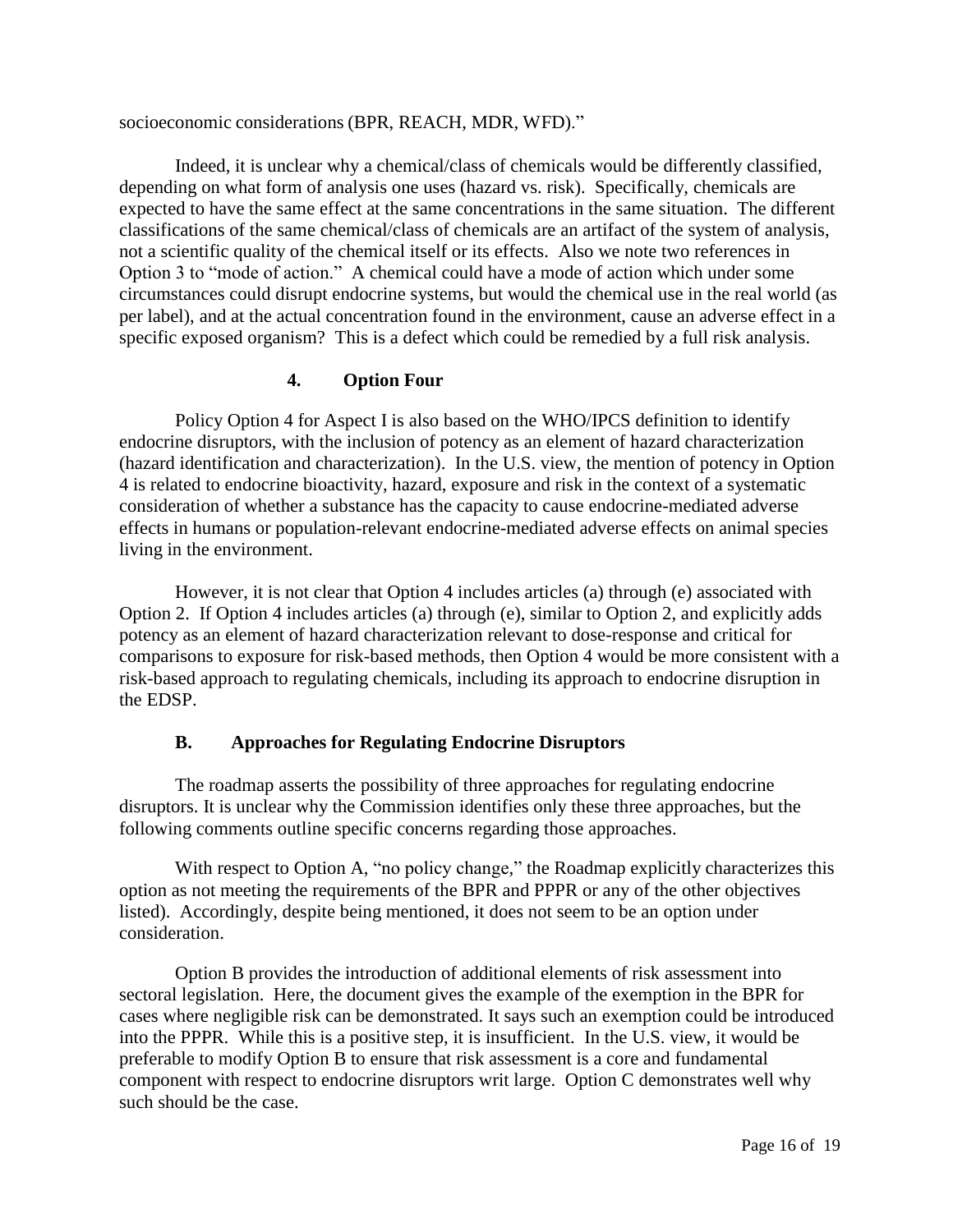Option C, proposes the introduction of further socio-economic considerations, including risk-benefit analysis, into sectoral legislation. The Roadmap says such an approach is needed if banning an endocrine disruptor would have a disproportionate negative effect. The Roadmap does not define what a disproportionate negative effect would be or what socio-economic costs would be considered. That information would be helpful in being able to intelligently comment on this provision. But put plainly, the United States has no issue with the EU seeking the highest level of protection possible—and is not suggesting that the level of protection be compromised. On the contrary, what the United States has noted is that it is possible to regulate intelligently and effectively to raise public health without unnecessarily impeding commerce. The U.S. system for example does not allow chemicals unless there is reasonable certainty of no harm—a very high level of protection. The U.S. system avoids unnecessary detrimental effects by applying a risk-based system to chemical management. In short, the U.S. view is that Option C is a false choice—the Commission can limit negative socio-economic benefits by applying a risk-based approach to endocrine disruptors.

# **C. Horizontal Issues**

It is concerning, that within this consultation for identifying EDs for implementation and application in the PPPR and BPR, there is discussion about the horizontal application of the criteria to medical devices, cosmetics, workplace products, pharmaceuticals and food contact materials. This secondary objective is not clearly stated in the announcement of the initiative. Further, each of these product categories has different uses for chemicals and different levels of risk associated with their use.

In particular, the language in the Roadmap referring to "the general calls on the Commission to establish horizontal hazard-based scientific criteria to identify endocrine disruptors…", which then goes on to mention: 1) a 1999 Commission Strategy which calls for "horizontal criteria for identifying endocrine disruptors," and 2) two Commission expert groups established in 2010 to provide "advice/orientation on scientific criteria for the identification of endocrine disrupting substances." Neither of these refers to "hazard based" assessment as the preferred form of scientific analysis to be used.

The potential scope and ramifications of this measure beyond food and agriculture are unclear from the Commission Roadmap. In addition to pesticidal and biocidal products, which are specifically referenced in the subject line, such a measure could also impact—whether directly or indirectly—other economic sectors, or parts thereof, including: chemicals and products containing chemicals and cosmetics. Thus, depending on its content the impact of a measure could be very dramatic. For example, endocrine disruptors may be included in Annex XIV of REACH (Regulation 1907/2006) as Substances of Very High Concern (SVHCs), pursuant to article 57f. Consequently, if certain substances were identified as endocrine disruptors as part of this exercise, they could potentially be listed in Annex XIV of REACH as well; as a result, companies would need to expect to incur costs similar to other SVHCs to obtain an authorization for such substances.

To the extent this horizontal application is not intended to protect plant, animal health or food safety, any such measures that constitute technical regulations could still be subject to